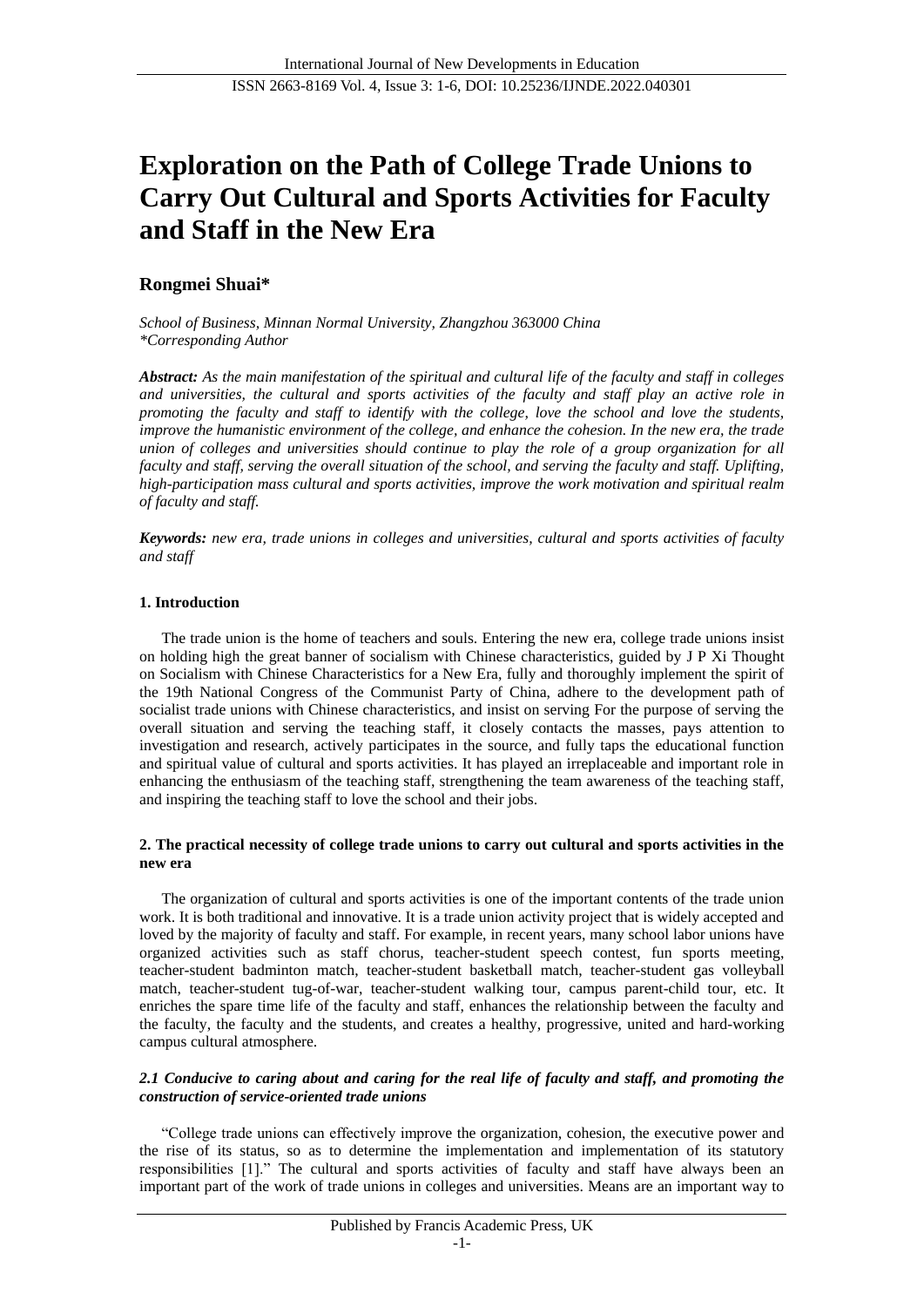strengthen the ideological guidance of faculty and staff, and to enhance the vitality and influence of trade unions. Accurately grasp the guiding ideology and main tasks of the trade union work under the new situation, and organize and carry out a number of cultural and sports activities that are loved by the teaching staff, caring for the teaching staff, and serving the teaching staff. Work motivation, and then promote the construction of service-oriented trade unions.

# *2.2 Conducive to creating and enriching the cultural life of faculty and staff, and promoting the construction of a dynamic trade union*

Creating a strong school cultural atmosphere is within the reach of the work of the trade union in colleges and universities, and it is also the value of the work of the trade union in colleges and universities. "College trade unions are the main means to build a harmonious campus by carrying out cultural and sports activities, but another important significance of carrying out cultural and sports activities is that by carrying out sports activities, it can increase the enthusiasm and frequency of college faculty and staff to participate in sports activities, so as to achieve the goal of improving college teaching and learning. Different from teaching and scientific research, the trade union of colleges and universities directly faces all faculty and staff according to its nature and characteristics, and has the natural advantage of organizing cultural and sports activities and mobilizing the participation of all staff. , which can create a harmonious and relaxed environment for the faculty and staff. Once this cultural atmosphere is formed, it will permeate the education, management and other routine work of the school and all aspects of school life, subtly inspiring everyone in the school a member. It has a positive effect on enriching the amateur cultural life of faculty and staff, displaying their personal strengths, enhancing individual self-confidence, changing their spiritual outlook, and enhancing their sense of belonging and identity.

#### *2.3 Conducive to cultivating and supporting the growth and development of faculty and staff, and promoting the construction of innovative trade unions*

The important purpose of organizing cultural and sports activities is to serve the faculty and staff, to keep in close contact with the faculty and staff, and to do practical things, do good deeds, solve difficult things, and send warmth to the faculty and staff through an activity or a platform. Therefore, the cultural and sports activities of faculty and staff in the new era should continue to adhere to the idea of "consolidating the basics and seeking development with distinctive features and vitality", explore and carry out cultural activities that are lively, full of vitality, and close to reality, and enhance the initiative of faculty and staff to participate in cultural and sports activities, and enthusiasm, encourage faculty and staff to participate in student activities, the same stage, the same competition, the same heart, the same song. In the new era, the innovation of cultural and sports activities should investigate the age characteristics, hobbies, and specialties of faculty members, tailor-made cultural and sports activities that can be participated, operable and sustainable, and continuously promote the sustainable development of personal good physical and mental state.

#### **3. The current situation of college trade unions carrying out cultural and sports activities in the new era**

The new era is faced with new opportunities and new challenges. Similarly, the development of cultural and sports activities by trade unions in colleges and universities is also subject to many factors, which requires trade unions to stand at a new stage and examine new problems and contradictions from a new perspective.

# *3.1 School level*

First of all, many colleges and universities lack the necessary places to carry out cultural and sports activities. The cultural and sports venues in colleges and universities are an important guarantee for the development of cultural and sports activities, and are also a very important factor restricting the vigorous development of cultural and sports activities. The facilities and venues for activities are becoming more and more tense, the contradiction between the use of venues and facilities between students' teaching and training and teachers' spare-time fitness activities is prominent, and it is increasingly difficult to carry out cultural and sports activities.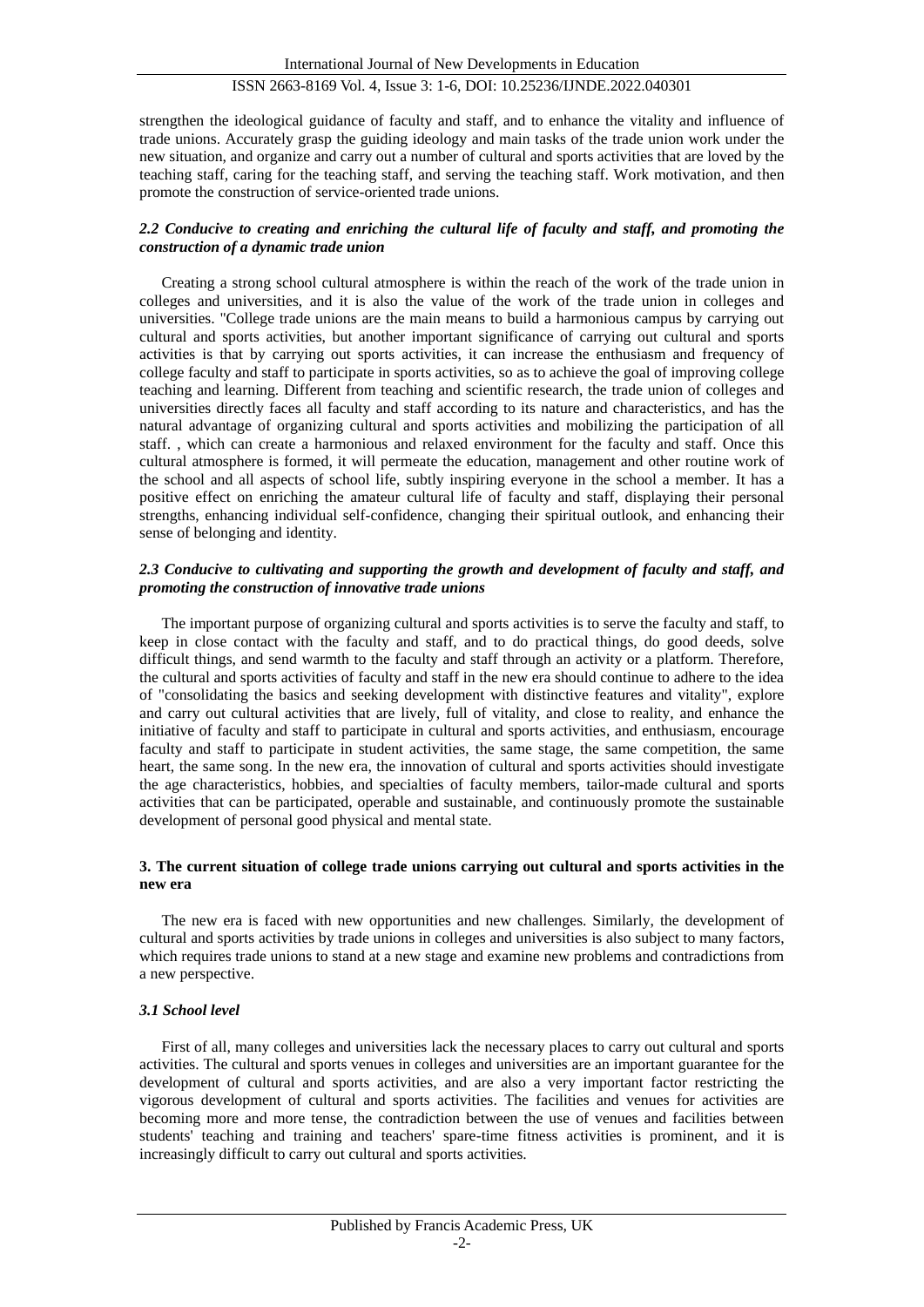Secondly, the administrative leaders of individual schools do not pay enough attention. The administrative leaders of individual colleges and universities do not have a deep understanding of the deep meaning of trade union construction. Most of the focus is on the school's professional development or education and teaching work. They do not pay enough attention to and support for trade union work, and even think that the cultural and sports activities of faculty and staff are optional, and that the work of the trade union is a soft indicator, which has little impact on the overall development of the school and the overall work. Therefore, the investment in cultural and sports activities is seriously insufficient.

#### *3.2 University trade union level*

First, the trade unions in colleges and universities lack professionals to organize cultural and sports activities. According to the data, "some trade unions in colleges and universities are not equipped with professional talents who are good at organizing and planning cultural and sports activities [3]." As the biggest representative of safeguarding the legitimate rights and interests of faculty and staff, college trade unions have serious organizational structures in both organization and personnel construction. Unsound, insufficient number of full-time cadres, and unreasonable personnel structure, it is often impossible to hold cultural and sports activities with wide coverage and great influence in the whole school. Due to the shortage of full-time cadres in trade union departments and the scarcity of professionals with professional backgrounds in organizing cultural and sports activities, some positive and beneficial cultural and sports activities must be carried out stably and lastingly, lacking certain appeal and organizational power.

Second, the branch unions of secondary colleges under the management and guidance of trade unions in colleges and universities lack vitality. The branch trade union of the second-level college is the grass-roots second-level unit of the school trade union. It is the organizer, promoter and practitioner of implementing various tasks of the trade union organization in the college. The two-level management model led by the party organization of the college, the actual effect of the school's trade union work and cultural and sports activities is often subject to the leadership and support of the party committee and general branch of the secondary college. For a long time, the construction of the trade union organization of the secondary college has not received enough attention from the school effect is not ideal.

#### *3.3 Faculty level*

First of all, the academic level of college staff is relatively high, the spiritual and cultural needs are strong, and the demand for innovation and change is strong. They are active in thinking, have a strong sense of participation, and have a more conscious awareness of their overall development to higher demands and more expectations. However, at present, many college teachers have heavy teaching tasks, heavy scientific research pressure, and a strong sense of professionalism and responsibility. They tend to ignore other aspects of life because they are busy pursuing a certain goal. Busy work and life, high research pressure, and tight leisure time are one of the main reasons why college teachers are not keen to participate in school cultural and sports activities.

Secondly, with the expansion of college enrollment and the introduction of talents, the number of college faculty members continues to increase, and the organization of cultural and sports activities by college trade unions needs to consider not only the interests and hobbies of most faculty and staff, but also individual differences such as age and gender of faculty and staff, resulting in cultural and sports activities. The organization is difficult, the participation enthusiasm is not high, and the participation surface is small.

#### **4. New exploration of college trade unions in the new era to carry out cultural and sports activities for faculty and staff**

The work of trade unions in colleges and universities must be cohesive and influential, and the first thing is to "move up". We must firmly grasp the starting point and carrier of cultural and sports activities, and continue to promote the enrichment, regularization, standardization, specialization and branding of cultural and sports activities of trade unions, so that every participant can fully enjoy the happiness brought by cultural and sports activities. In view of the current difficulties in organizing cultural and sports activities of college trade unions, narrow scope of participation, limited influence,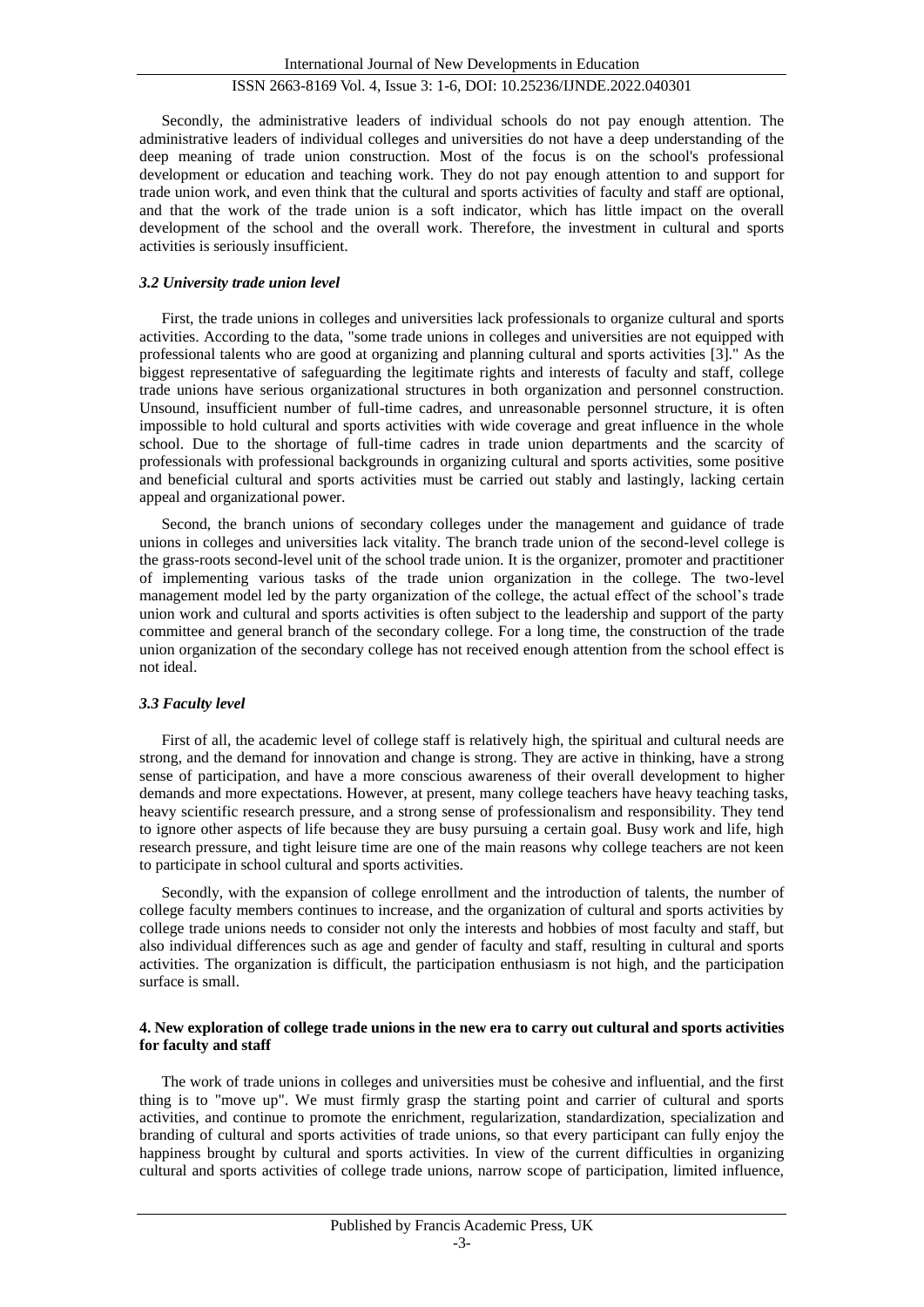insufficient innovation, obvious short-term tendency, and lack of long-term mechanisms, college trade unions should keep pace with the times, change their ideas and adjust their working methods. , adapt to the changing objective reality, and walk out of a new way of trade union work, which not only achieves the goal of trade union work, but also enhances the appeal and attractiveness of trade union work.

#### *4.1 Strengthen leadership, hold direction, and raise awareness of the importance of cultural and sports activities*

In-depth development of cultural and sports activities for faculty and staff is the need to fully mobilize the enthusiasm, initiative and creativity of the majority of faculty and staff, the need to promote the in-depth development of trade union work, and the need to meet the needs of the majority of faculty and staff for work, life, and culture. The trade unions in colleges and universities should stand at the height of strategy and overall situation, pay attention to the ideological and educational nature of the cultural and sports activities of the faculty and staff, closely combine the development of cultural and sports activities with the improvement of the physical, psychological and cultural quality of the faculty and staff, and use the means, functions and strength, achieve the goal of high-quality development of colleges and universities, and deepen the connotation of trade union work in colleges and universities. Focusing on the overall goal of promoting the construction of campus culture and the progress of social civilization, cultural and sports activities are regarded as an important carrier for the trade union to maintain the physical and mental health and spiritual and cultural rights of the staff, further promote the spirit of patriotism and collectivism, and create an organizational atmosphere for the participation of the majority of staff. Through sufficient interaction, they can enhance their sense of belonging and responsibility to the organization, so that the majority of faculty and staff can move forward happily on the road of teaching and educating people.

#### *4.2 Clarify goals, ensure institutional guarantees, and improve the level of cultural leadership in cultural and sports activities*

The clear activity goals and perfect rules and regulations are powerful guarantees for trade unions to carry out cultural and sports activities. The trade unions of colleges and universities must insist on guiding and guaranteeing the cultural and sports activities of faculty and staff with advanced culture and perfect system, and regularize and standardize the cultural and sports activities of faculty and staff in various forms and healthy and uplifting, and make it an important part of the establishment of a civilized campus and the construction of campus culture to grasp. The trade union of colleges and universities should put the cultural and sports activities of the faculty and staff on the school agenda, and is mainly responsible for organizing large-scale cultural and sports activities of the whole school, and constantly strengthen the guidance of the cultural and sports activities of the branch unions of the secondary colleges, and let them combine their own characteristics in a small range. To carry out a variety of cultural and sports activities that are deeply loved by the faculty and staff, so as to ensure that the work of the trade union cultural and sports activities is carried out in an all-round way, and plays a leading role in culture.

#### *4.3 Keeping pace with the times, innovating carriers, and enhancing the effectiveness of cultural and sports activities*

Establish an organizational mechanism for cultural and sports activities oriented to the needs of faculty members, insist on facing the majority of faculty and staff at the grass-roots level, and listen to the opinions and suggestions of faculty and staff. The pertinence and effectiveness of the organization of trade union cultural and sports activities. In order to solve the problems of difficult organization of cultural and sports activities, small participation, single form and content, etc., before planning cultural and sports activities, it is necessary to make full use of the Internet, media and other means to widely publicize, fully mobilize, and encourage teachers and staff to go out of the house, to the sports field, and to the Stage, to nature. Select projects, actively promote high-quality projects, build a platform for faculty and staff, organize popular and lively cultural and sports activities, and lead a healthy and elegant lifestyle. Delicate management, in view of the accidental damage that may occur in cultural and sports activities, do a good job in insurance and service guarantee. Move down the focus of cultural and sports activities, adhere to the combination of centralization and decentralization, and support faculty and staff to innovate activities according to local conditions and individual conditions. The trade unions in colleges and universities should play a leading role, work hard on "extensive", "in-depth" and "persistent", expand coverage, increase participation, and allocate strength and resources to the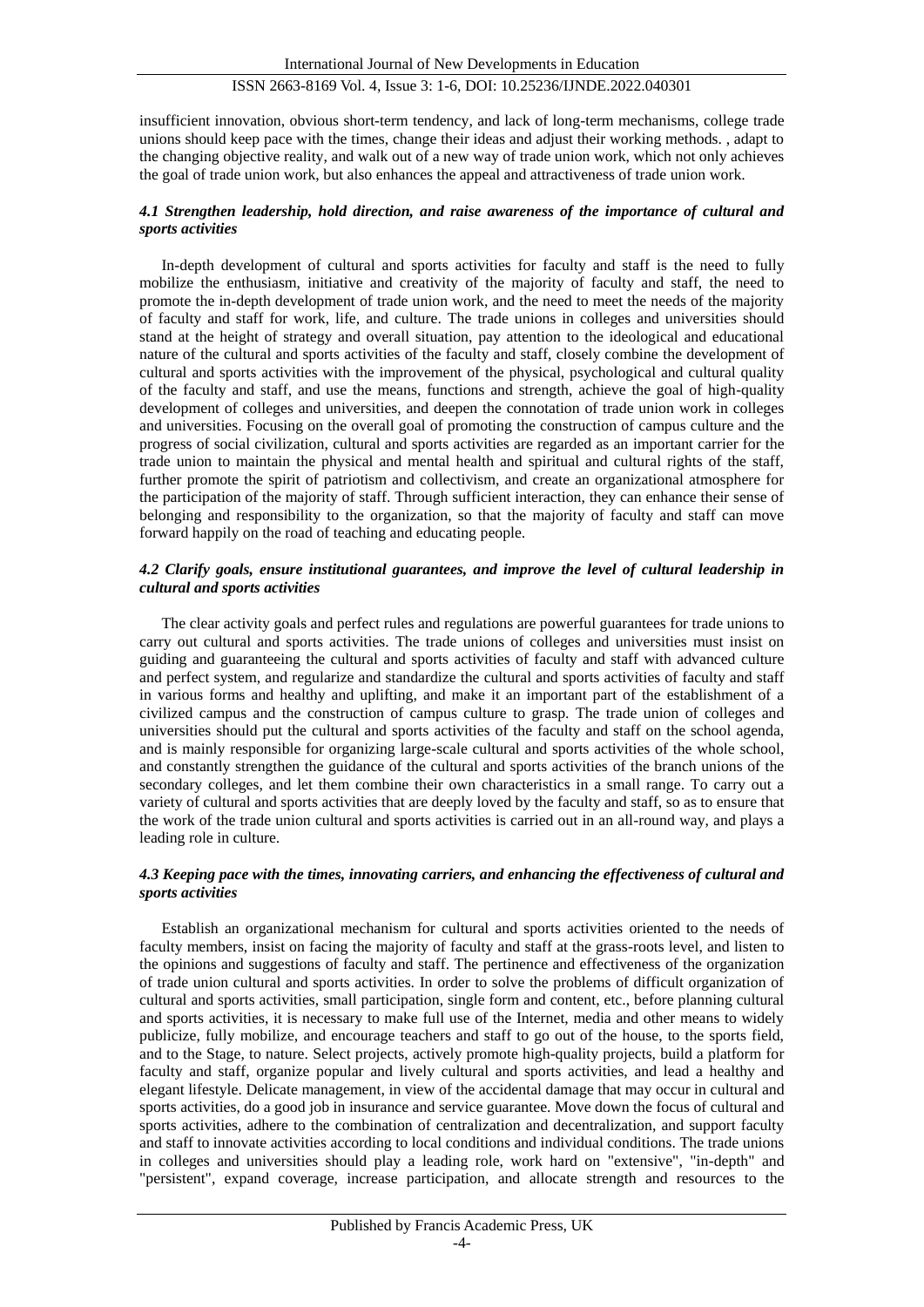grassroots, so that secondary colleges can be divided into trade unions and faculty and staff cultural and sports associations, the trade union group is really built, turned, and alive, forming a long-term mechanism.

#### *4.4 Improve the connotation, build the brand, and deeply strengthen the educational function of cultural and sports activities*

The nature and functions of trade unions in colleges and universities determine their dominant position in the construction of a prosperous campus culture. The work of trade unions must be guided by advanced culture, and trade unions must also create their own cultural and sports activity brands. The combination of thought leadership and cultural and sports activities is more convincing and appealing. Combined with the industry characteristics of the education system, the development of cultural and sports activities should adhere to the ideological and educational aspects as the soul of the cultural and sports activities of the faculty and staff. Starting from cultural needs, it not only pays attention to the attractiveness of cultural and sports activities, but also pursues the educational power contained in cultural and sports activities. Let the cultural and sports activities "live", let the effect of the activities "brighten", establish characteristics, create a brand, and create a healthy, civilized, high-spirited, and full-participation faculty and staff cultural and sports activity brand. On the one hand, enrich the spiritual world of faculty and staff through high-grade, high-quality and colorful campus cultural activities and cultural and sports activities with distinct themes and various forms. On the other hand, taking major events, major events, important festivals, and key time nodes as opportunities, combined with the current forms of activities that are widely welcomed by the faculty and staff, vigorously spread and develop advanced culture. In addition, try to create a school atmosphere of active cooperation and establish harmonious interpersonal relationships, so that people on campus can feel harmonious and have a positive impact on each other. While enriching their spare time life, teachers and staff can also create a good educational environment for the school.

#### *4.5 Strengthen the quality internally, shape the image externally, and improve the organization and service capabilities of cultural and sports activities*

The strength of organization determines the effectiveness of cultural and sports activities, so improving organization and execution is the guarantee of the quality of trade union work in colleges and universities. Taking high-quality and educational activities as the main means to organize and carry out cultural and sports activities that are popular with faculty and staff, trade union cadres in colleges and universities need to continuously improve their organizational management ability and professional technical level for cultural and sports activities, and provide material services and life services. At the same time, it provides higher-level and better-quality spiritual and cultural services, so that the majority of teachers and staff can become the protagonists of the union's cultural and sports activities, so that they can truly become the "mother's family" and caring people trusted by the staff, and effectively improve the staff's awareness of the union organization. The sense of identity and participation in the work of the trade union continuously enhance the motivation and vitality of the work of the trade union. In addition, attention should be paid to strengthening the organization, guidance and management support for the cultural and sports cadres of the cultural and sports committees of the college branch as the main force, as well as faculty and staff cultural and sports associations or community activities, so as to play their backbone role in campus cultural activities. The college trade unions should give full play to the important roles of various faculty and staff cultural and sports associations, women's working committees or social activity organizations in the construction of campus culture, actively provide them with necessary financial support, and encourage them to vigorously carry out people-oriented and universally beneficial activities in their respective fields. Cultural and sports activities, serve the development of the school, establish an active participation, harmonious and healthy atmosphere for faculty and staff cultural and sports activities, advocate a healthy, civilized, and positive lifestyle, fully demonstrate the spiritual outlook of the faculty and staff, and give full play to the role of the education union as a bridge for the party.

#### **5. Conclusion**

As China enters a new era, the college trade unions are paying unprecedented attention to the cultural and sports activities of faculty and staff. Because of the limited research ability, we will